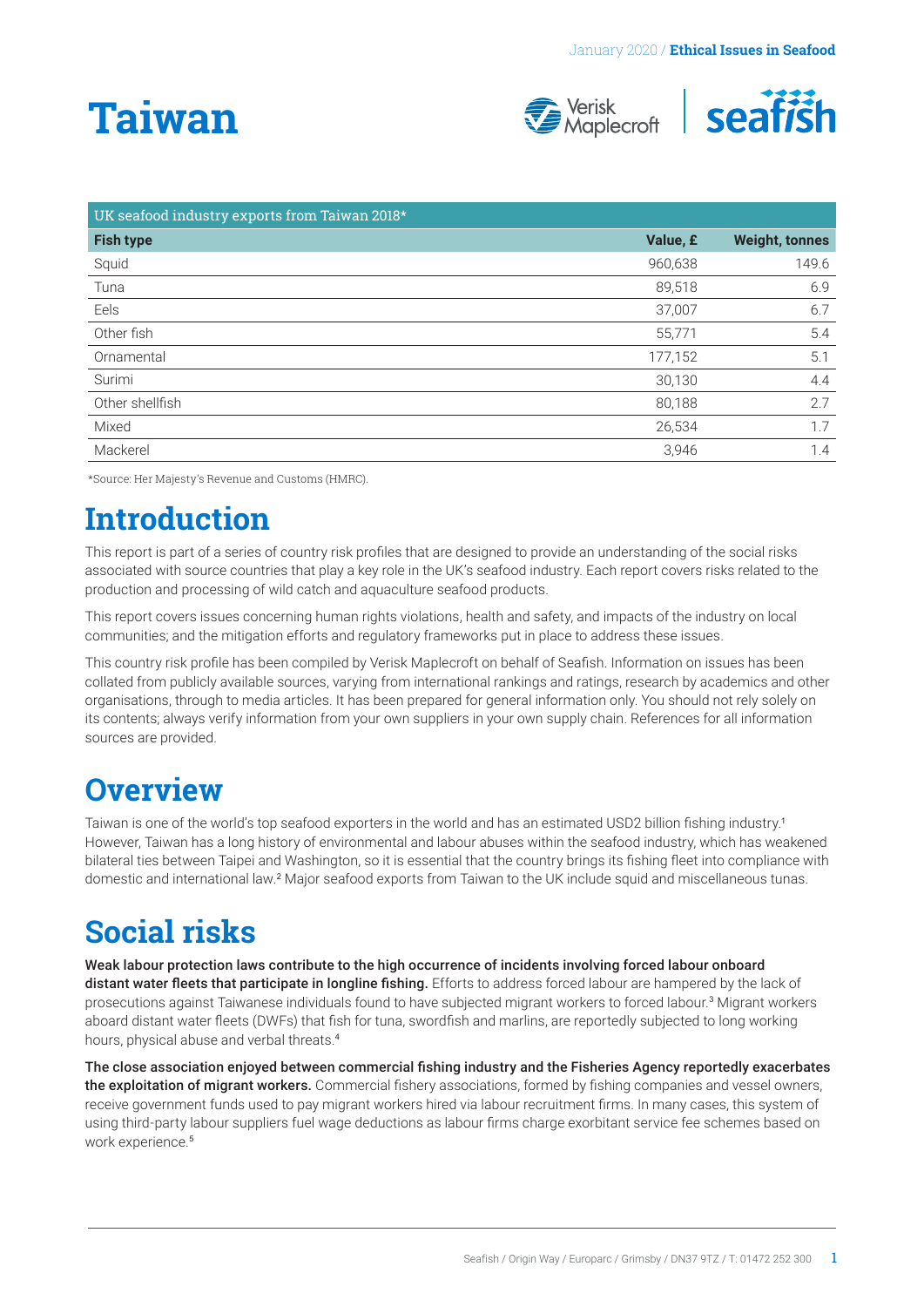<span id="page-1-0"></span>Reports of salary deductions to pay for recruitment fees create conditions of bonded labour. Workers are reportedly pressured into signing employment contracts without being given adequate time to read or understand the terms and conditions of employment.<sup>[6](#page-4-0)</sup> Due to isolated conditions, serious rights violations such as trafficking and forced labour are easily obscured.<sup>[7](#page-4-0)</sup> Companies found to be associated with modern slavery or forced labour within their Taiwanese supply chains increase their exposure to legal, operational and reputational risk. For example, cases of forced labour can be found in global supply chains of Western companies who source from operations owned by Taiwanese fishing giant Fong Chun Formosa Fishery (FCF), who are known to export tuna and other fish globally.[8](#page-4-0)

Gaps in labour laws reportedly afford sea-based fishermen, who are more vulnerable to labour exploitation and abuse, less protection than land-based fishermen. Sea-based fishermen are typically migrant workers hired to work on a Taiwanese vessel in foreign ports. While land-based fishermen receive protections under labour regulations issued by the Ministry of Labour, sea-based fishermen receive scant coverage under a separate set of weaker regulations under the purview of the Fisheries Agency.<sup>[9](#page-4-0)</sup> Although the government has increased protection mechanisms, gaps in enforcement mean that companies cannot fully rely on the state to eradicate forced labour in supply chains. For example, the announcement of labour inspections in advance undermine their effectiveness.[10](#page-4-0)

**In recent years the Taiwanese government have, however, put reform measures in place, that if implemented adequately, may improve governance of the seafood industry.** Fishing vessels registered under "flags of convenience" (FOCs) are often considered breeding ground for labour rights violations as they allow ship operators to be under the jurisdiction of countries that are weak in regulation and enforcement.[11](#page-4-0) However, the Taiwanese government has recently revised regulations, requiring Taiwanese-operated vessels flying FOCs to register with the Fisheries Agency, thus allowing for easier monitoring and control.<sup>[12](#page-4-0)</sup>

In addition, the revision of fines against non-compliant companies found to violate long-range fishing regulations signal stronger political will to address issues of fraud. In the first three months of 2017, Taiwanese vessel owners were fined a total of TWD 58.75 million (USD 1.9 million) for 71 violations that included unloading at ports without permission and filing false electronic reports on bigeve tuna hauls.<sup>[13](#page-4-0)</sup> Increased fines and greater numbers of prosecuted cases will likely be effective in reducing the risk of forced labour violations in the Taiwanese fishing industry.[14](#page-4-0) Companies are able to mitigate their exposure to modern slavery or forced labour within their Taiwanese supply chains by conducting their own due diligence processes.

Efforts put in place by unions to tackle debt bondage amongst migrant workers present reduced risks for fishing vessel operators. In 2015, the government allowed Taiwanese employers to directly hire or rehire migrant workers without the use of third-party recruitment agencies. This method of directly hiring workers reduced the risk of debt bondage.[15](#page-4-0) Yilan, the first migrant worker union in the country, also successfully negotiated reforms that require companies to consult with workers regarding working conditions, if over half of the fishers on a given vessel were members of the union.<sup>[16](#page-4-0)</sup> Migrant worker unions play a crucial role in ensuring workers' rights – companies that source from union-represented labour face reduced risks of serious labour rights violations, including conditions forced labour.

### **Regulations and risk mitigation**

Over the past three years, Taiwan has taken effective measures to crackdown on illegal fishing resulting in the EU lifting a so called "yellow card". In 2015, the EU issued Taiwan with a yellow card, which meant that Taiwanese authorities could face an import ban, or a "red card", if they do not improve regulations of their fleet. Since then, Taiwan has made considerable efforts to tackle illegal, unregulated and unreported fishing (IUU), through reform to its fisheries legal framework, implementing new control tools and improving traceability of marine fisheries products. For example, the government passed legislation imposing higher penalties on IUU fishing activities and now require vessel operators seeking to hire migrant labours abroad, to employ standard contract terms and obtain permission from Taiwanese authorities.[17](#page-4-0) These changes did not go unnoticed by the European Commission, resulting in the decision to remove Taiwan from the IUU watch list.

Taiwan still deemed to be involved in human rights violations according to international NGO's. Despite improvement in regulations to tackle IUU fishing, NGO's such as the Environment Justice Foundation (EJF) have reported that the EU did not consider human rights issues when making its decision to lift the yellow card on Taiwan.[18](#page-4-0) Significant gaps still remain in Taiwan's fisheries legal framework, especially as the country does not participate in any ILO Conventions. Unlike the requirements stipulated under ILO C188, current regulations allow recruitment agencies to charge unlimited service fees as long as it is for 'reasonable' service items. This allows a common method for trapping workers in bonded labour. Furthermore, EJF have reported that working and safety conditions on the vessels are ignored by current regulations and that there are no requirements for quality or amount of food/water provided.<sup>[19](#page-4-0)</sup>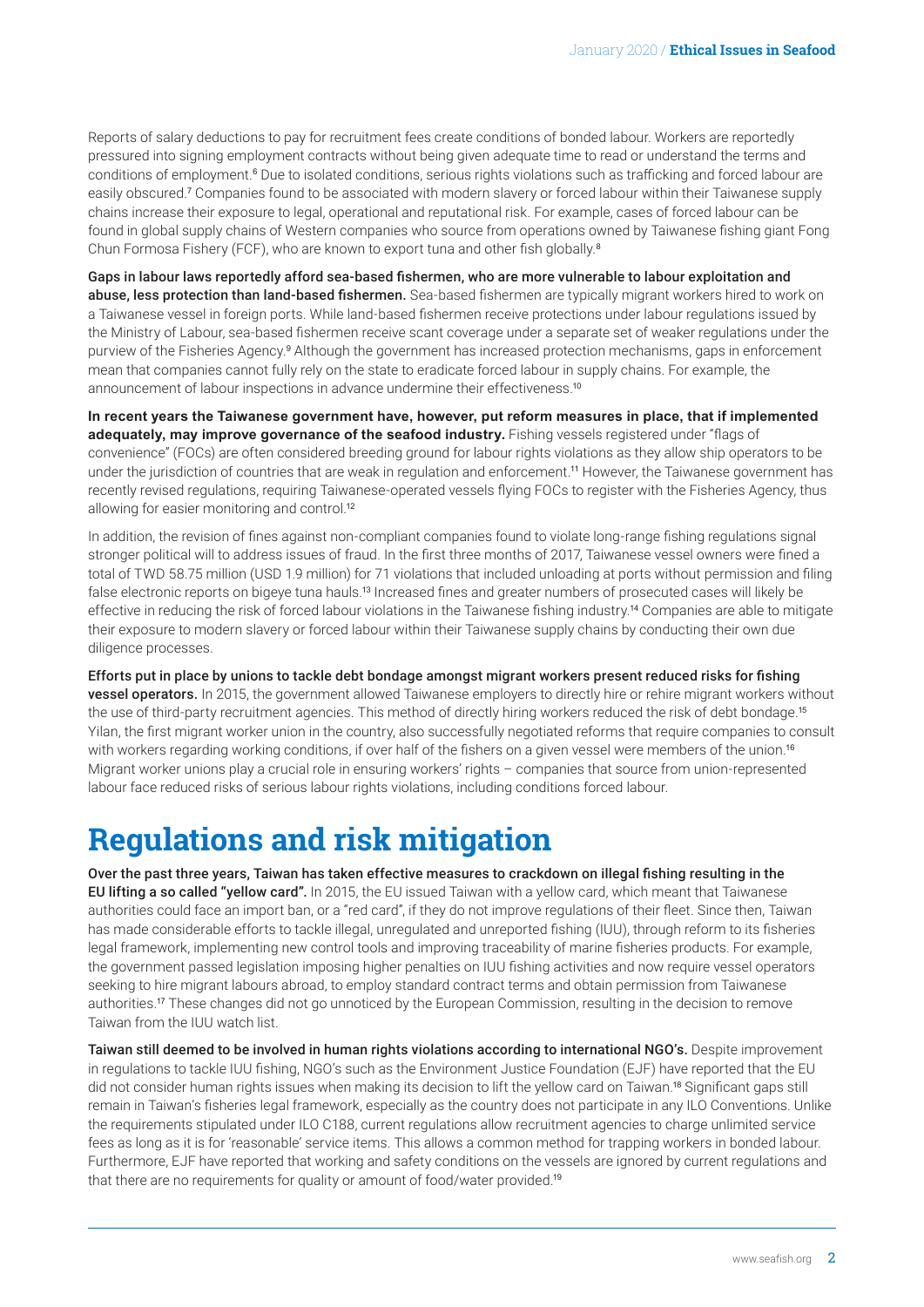# **International conventions and rankings**

The following tables indicate which international labour conventions Taiwan has ratified. The ratification of these conventions is a good indicator of a source country's commitment to enforcing internationally accepted best practices in the seafood industry when combined with thorough national legislation and well-resourced enforcement mechanisms.

| International Labour Organization (ILO) Conventions                     | Ratification |
|-------------------------------------------------------------------------|--------------|
| Freedom of Association and Protection of the Right to Organise (No. 87) | $No**$       |
| Right to Organise and Collective Bargaining (No. 98)                    | $No**$       |
| Forced Labour (No. 29)                                                  | $No**$       |
| Abolition of Forced Labour (No. 105)                                    | $No**$       |
| Equal Remuneration (No. 100)                                            | $No**$       |
| Discrimination (Employment and Occupation) (No. 111)                    | $No**$       |
| Minimum Age (No. 138)                                                   | $No**$       |
| Worst Forms of Child Labour (No. 182)                                   | $No**$       |
| Hours of Work (Industry) (No.1)                                         | $No**$       |
| Weekly Rest (Industry) (No.14)                                          | $No**$       |
| Protection of Wages (No. 95)                                            | $No**$       |
| Minimum Wage Fixing (No.131)                                            | $No**$       |
| Occupational Safety and Health (No. 155)                                | $No**$       |
| Occupational Health Services (No. 161)                                  | $No**$       |
| Labour Inspection (No. 81)                                              | $No**$       |
| Private Employment Agencies (No. 181)                                   | $No**$       |
| Maritime Labour Convention (No. 186)                                    | $No**$       |
| Work in Fishing Convention (No. 188)                                    | $No**$       |

| <b>United Nations (UN) Conventions</b>                                                                                                                     | Ratification |
|------------------------------------------------------------------------------------------------------------------------------------------------------------|--------------|
| Convention against Transnational Organized Crime and the Protocol to Prevent, Suppress and<br>Punish Trafficking in Persons, Especially Women and Children | $N_{0**}$    |
| Convention against Transnational Organized Crime                                                                                                           | $No**$       |
| Convention for the Suppression of the Traffic in Persons and of the Exploitation and the<br>Prostitution of Others                                         | $N_0**$      |
| Convention on the Protection of the Rights of All Migrant Workers and Members of Their Families                                                            | $No**$       |
| Convention to Suppress the Slave Trade and Slavery                                                                                                         | $No**$       |
| Supplementary Convention on the Abolition of Slavery, Slave Trade and Institutions and Practices<br>Similar to Slavery                                     | $No**$       |

| Other Conventions                                                                            | <b>Ratification</b> |
|----------------------------------------------------------------------------------------------|---------------------|
| FAO Agreement on Port State Measures to Prevent, Deter and Eliminate Illegal, Unreported and | No.                 |
| Unregulated Fishing                                                                          |                     |

\*\* Due to Taiwan's non-membership of the ILO, it cannot be a signatory to its conventions. However, Taiwanese labour law guarantees similar labour protections.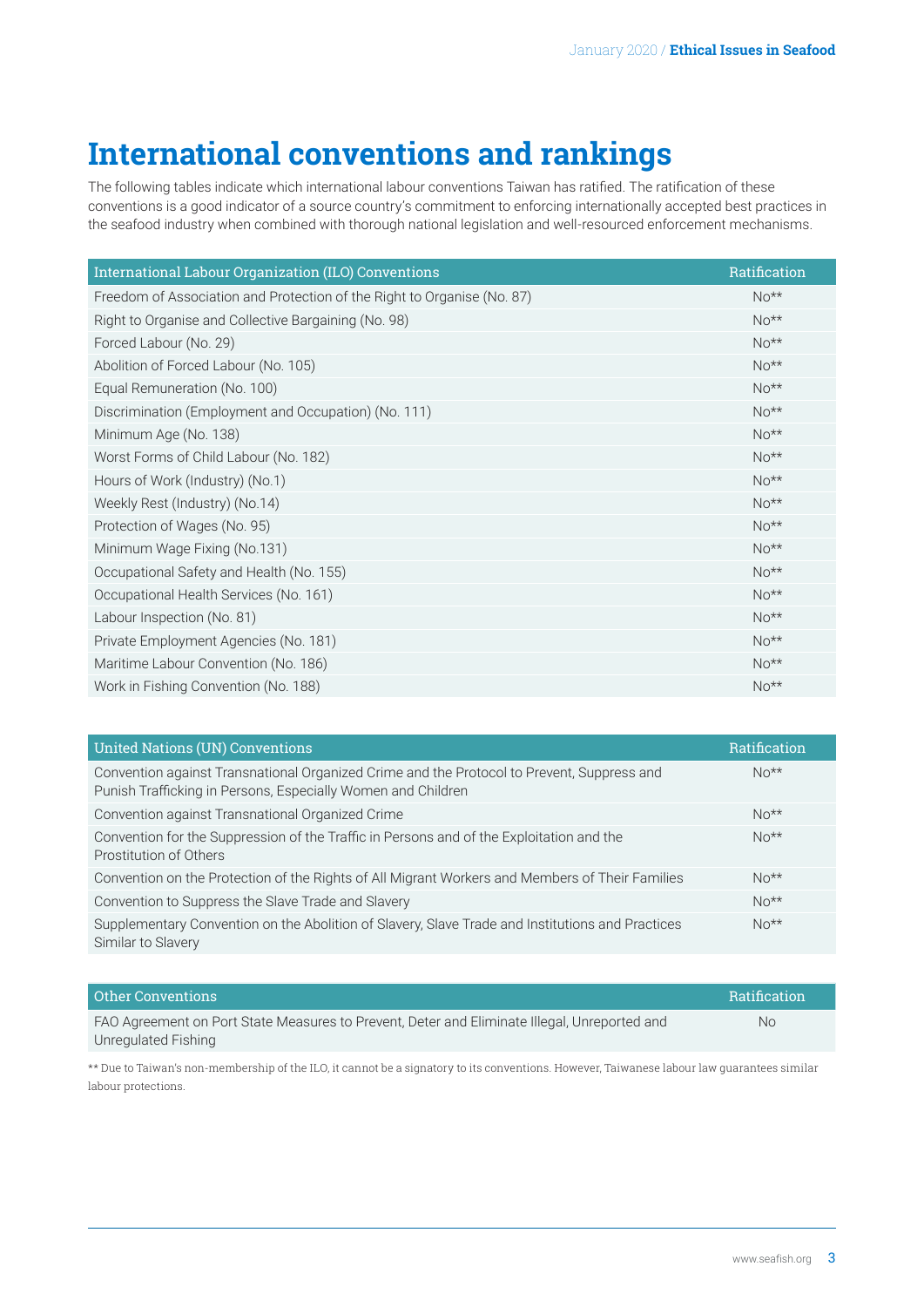# <span id="page-3-0"></span>**Rankings in global indices**

#### **US Department of State Trafficking in Persons (TIP) Report**

The TIP report is released annually by the US Department of State and offers a summary of the laws and enforcement efforts of various countries with respect to human trafficking. Specifically, it ranks countries based on a '3P paradigm' of prosecuting traffickers, protecting victims and preventing crime. Scoring on these elements is then collated to give each country a ranking. The rankings range from Tier 1 which indicates governments of countries that fully comply with the Trafficking Victims Prevention Act (TVPA) minimum standards for the elimination of trafficking to Tier 3 for the governments of countries that do not fully comply with the TVPA's minimum standards and are not making significant efforts to do so.

#### Rating: Tier 1

The Government of Taiwan fully meets the minimum standards for the elimination of trafficking.[20](#page-4-0)

#### **Global Slavery Index**

The 2018 Global Slavery Index measures the extent of modern slavery country by country, and the steps governments are taking to respond to this issue, to objectively measure progress toward ending modern slavery.

There are two rankings:

1. Rankings of countries by prevalence of the population in modern slavery. Rankings range from 1 to 167 - with 1 the worst and 167 the best, in terms of the prevalence of slavery.

2. Rank of countries in terms of Government response to the issue. This is an indication of how governments are tackling modern slavery. This ranking ranges from AAA at the top to D at the bottom, with AAA denoting the most effective and comprehensive Government response.

#### For prevalence Taiwan ranks :165/167 (where a ranking of 1 indicates highest risk).

The Global Slavery Index rates Taiwan as a low risk for the prevalence of forced labour and gives the government a low rating for its response to the issue.[21](#page-4-0)

In terms of Government response Taiwan ranks CCC. This indicates the Government has a limited response top modern slavery, with limited victim support services, a criminal justice framework that criminalises some forms of modern slavery and has policies that provide some protection for those vulnerable to modern slavery. There may be evidence of a national action plan, and/or national coordination body. There may be evidence that some government policies and practices may criminalise and/or deport victims and/or facilitate slavery. Services may be largely provided by IOs/NGOs with international funding, with limited government funding or in-kind support.

#### **EU Illegal, Unreported and Unregulated Fishing Carding Process/Watch List**

Under the IUU Regulation, non-EU countries identified as having inadequate measures in place to prevent and deter this activity may be issued with a formal warning (yellow card) to improve. If they fail to do so, they face having their fish banned from the EU market (red card) among other measures.

#### Taiwan is not on the EU IUU watch list.